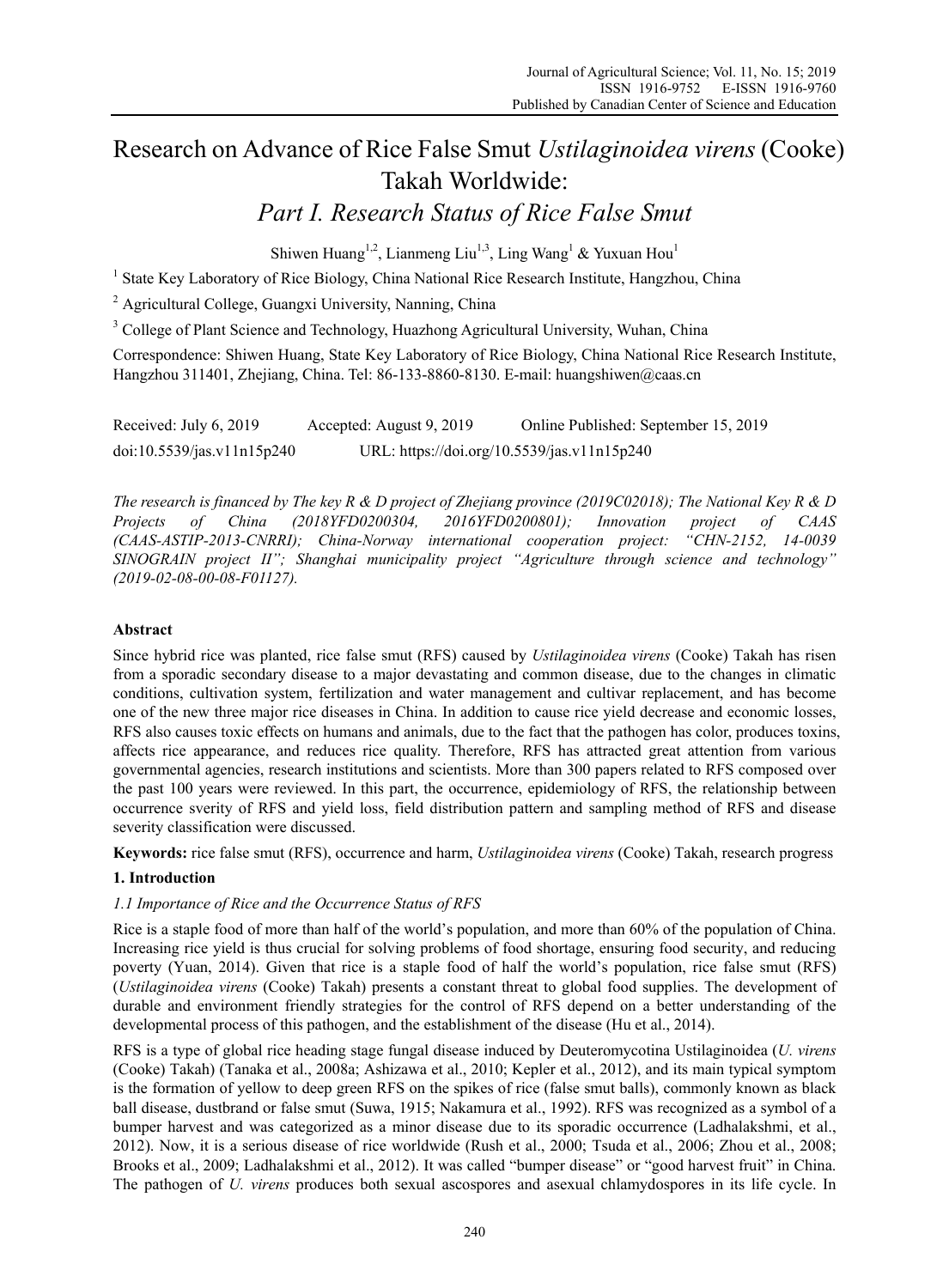recent years, RFS has already become an important disease in rice producing areas in Asia, America, Aferica and Europe (Yaegashi et al., 1989; Brooks et al., 2009; Singh et al., 2010). False smut has become the main and serious rice disease since 2001 in India. The infected tillers were found to vary between 2%-85%, the number of infected grains reached even more than 100 per panicle in severe cases. Due to the heavy false smut, the air above the infected field gave a black smoky appearance from a distance as a result of the release of spore mass in the atmosphere (Dodan, et al., 1996; Mandhare et al., 2008). In recent years, it has emerged as the most devastating grain disease in the majority of the rice-growing areas of the world including China (Wang et al., 2004), India (Ladhalakshmi et al., 2012), the United States (Brooks et al., 2009, 2010) and Japan (Tsuda et al., 2006; Ashizawa et al., 2011).

In China, RFS has a long history. *Bencao Gangmu*, written in the Ming Dynasty (1368-1644 AD), includes a description of "mildew grain of hard rice and slave rice" (*i.e.*, false smut). However, RFS only occurred sporadically throughout a very long period of time, the damage was not severe, and the loss was small, thus it has been regarded as a minor disease of rice. Internationally, RFS, caused by the fungus *U. virens* (teleomorph: *Villosiclava virens*), was historically a minor rice disease (Padwick, 1950; Tanaka et al., 2008a). High-yield hybrid rice has been planted in large areas since the late 1970s, especially high yield varieties of Indica  $\times$ japonica hybrid rice, and too much nitrogen fertilizer is topdressed at the tillering stage and booting stage. Especially in recent years, climate change and change of the farming system have led to increasingly serious cases of RFS in China, the occurrence of the disease displaying the characteristics of wide area, high frequency, and cuased severe yield losses (Pan et al., 1993; Wang et al., 2004; Zhou et al., 2008; Hou et al., 2009). At present, RFS is one of the three major diseases of rice in China, Table 1.

| <b>Diseases</b>     | Year | Ocurred area | Controlled area | Reduced yield loss | Actual yield loss |                                                   |
|---------------------|------|--------------|-----------------|--------------------|-------------------|---------------------------------------------------|
| Total of diseases   | 2013 | 26807.49     | 52392.90        | 12468.30           | 1647.30           |                                                   |
|                     | 2014 | 29935.80     | 59787.67        | 16082.00           | 2066.70           | If establish national level<br>post system expert |
|                     | 2015 | 29439.40     | 59802.27        | 14904.60           | 1943.90           |                                                   |
| Rice sheath blight  | 2013 | 17448.97     | 25454.53        | 8279.70            | 1057.50           |                                                   |
|                     | 2014 | 17878.67     | 28234.33        | 8728.00            | 1116.30           | Yes                                               |
|                     | 2015 | 17934.13     | 27656.07        | 8152.40            | 1075.50           |                                                   |
| Rice blast          | 2013 | 3679.18      | 12702.68        | 2247.90            | 318.7             |                                                   |
|                     | 2014 | 5136.20      | 16129.00        | 4632.10            | 558.30            | Yes                                               |
|                     | 2015 | 5112.67      | 17150.67        | 4738.20            | 565.90            |                                                   |
| Rice false smut     | 2013 | 1995.30      | 5388.75         | 565.20             | 78.70             |                                                   |
|                     | 2014 | 3154.73      | 7608.60         | 1011.80            | 189.10            | No                                                |
|                     | 2015 | 3023.40      | 7779.20         | 919.20             | 161.10            |                                                   |
| Rice virus diseases | 2013 | 573.26       | 2917.01         | 428.80             | 35.30             |                                                   |
|                     | 2014 | 350.67       | 1357.47         | 247.10             | 19.40             | Yes                                               |
|                     | 2015 | 267.87       | 1003.07         | 165.80             | 18.40             |                                                   |

Table 1. Occurrence and control areas of main rice diseases between 2013 and 2015 in China (Thousand hectare, thousand ton)

#### *1.2 Research Status of RFS*

"Rice and *Ustilaginoidea*", "Rice and *Claviceps*" and "Rice and *Villosiclava*" were used as the keywords to search in the "Web of Science", and 278, 64 and 23 records were respectively obtained (including patents), among which 182, 23 and 17 papers were published by Chinese scholars, accounting for 65.47%, 35.94% and 73.91%, respectively, and an average of 58.44%. From the quantity and quality of the published papers, the countries with greater numbers of and more in-depth studies on RFS, in order, are China, followed by Japan, the USA, India, and the International Rice Research Institute (IRRI, Philippines). "Rice and *Ustilaginoidea*" was used as the keyword in the "Web of Science" to search the contents between January 2013 and December 2014, including relevant papers and patents, and there was a total of 65 records, of which Chinese scholars published 56 papers (86.15%), including 24 Chinese papers, 23 periodical English papers, and 9 patents; a total of 9 papers were published by other countries. Whether in terms of quantity or quality, the published papers on RFS by China occupy an absolute advantage.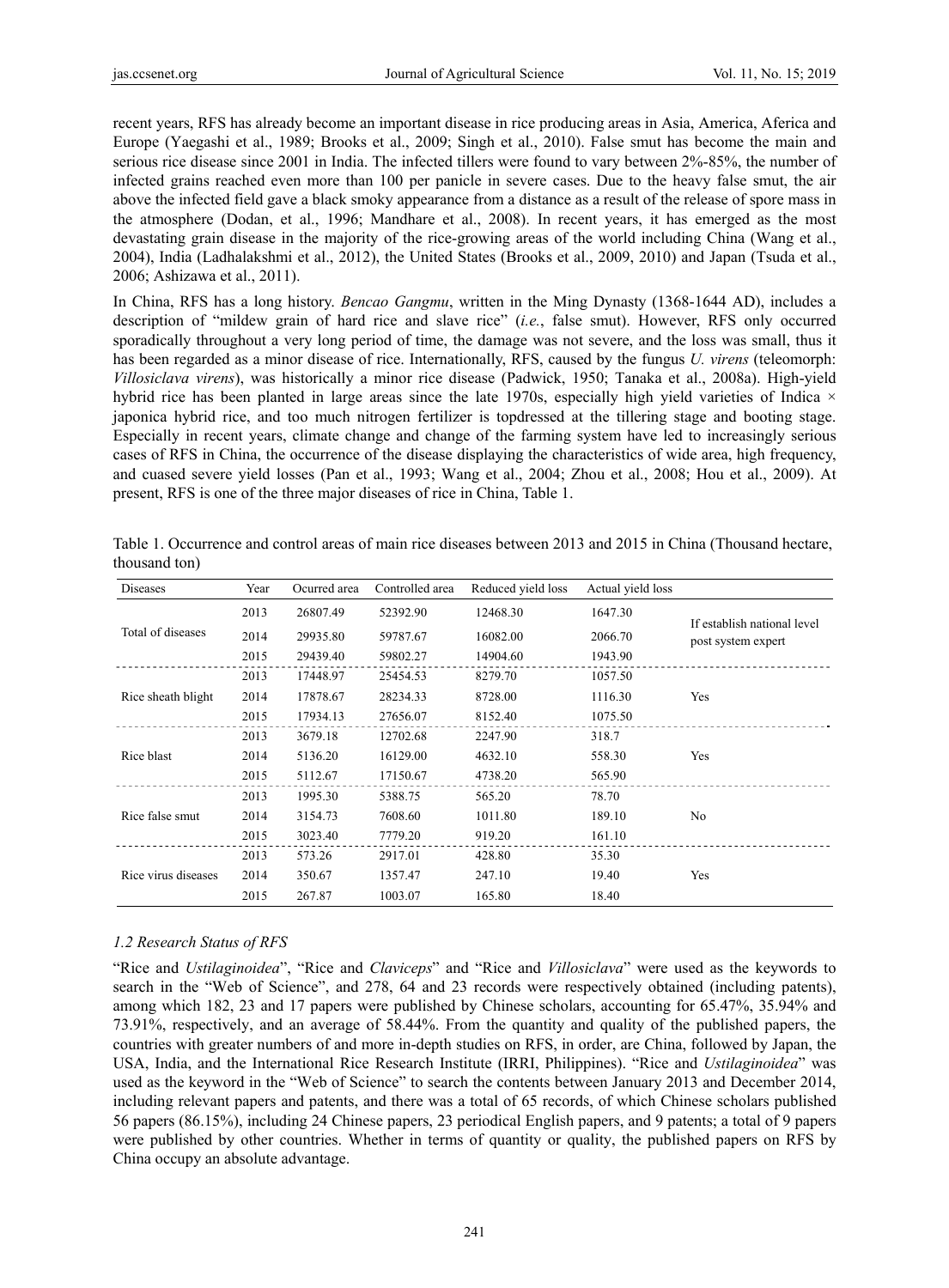Jiang et al. (2012) used the full text database of Agricultural Science and Technology Periodical Literature in Chinese National Knowledge Infrastructure (CNKI) as the data source, using the bibliometric method, they counted and analyzed the published research papers on RFS by China for a period of more than 50 years (1957-2011) (Table 2).

| Table 2. Published papers of RFS in China between 1957 and 2011 |
|-----------------------------------------------------------------|
|-----------------------------------------------------------------|

| Years                      | Before 1980 | Between 1980-1989 | Between 1990-1999 | Between 2000-2009 | Between 2001-2011 |
|----------------------------|-------------|-------------------|-------------------|-------------------|-------------------|
| Number of Published papers |             |                   | 398               | 1081              | 1242              |
| Average (papers/year)      |             |                   | 39.8              | 108.1             | 112.9             |

The Chinese keywords of "rice and RFS" were employed for retrieval (fuzzy matching) (time: January 1, 2012 to December 31, 2014), and a total of 305 records were selected.

The related literatures of RFS in China were as early as in 1957 published in "Agricultural Science Communication" (which is limited to the retrieval system, and there may be earlier references). Before 1980, China's agricultural science and technology periodicals published a total of four papers related to RFS; between 1980 and 1989, 155 papers were published; between 1990 and 1999, there were 398 papers published, the document number of which is 2.6 times that of 1980-1989; between 2000 and 2009, a total of 1081 papers were published, 7.0 times of that of 1980-1989, and 2.7 times of that of 1990-1999. These related papers mainly included the contents such as disease investigation and chemical control. Currently, the selection and breeding of rice varieties resistance to RFS, genetic mechanism of disease resistance, and identification of resistance genes are relatively underdeveloped.

The present paper focuses on the analysis of a number of papers related to RFS and funding-supported project information over the period of 11 years (2001-2011) in China. There were 1242 papers related to Chinese RFS in 2001-2011. Before 2004, the papers related to RFS were published in 40 journals, and the number of published papers was less than 100. In 2005-2011, the annual average number of published papers related to RFS was greater than 100, and the papers were distributed in 40 journals. In 2001-2005, the number of published papers supported by projects was 27, among which 5 papers were supported by state-funded projects and 22 were supported by local projects. In 2006-2011, the number of published papers funded by projects was 77, of which 48 papers were supported by state-funded projects, and 29 by local projects. These data indicated that research on RFS in China carried out earlier, however, early research is relatively rare. After 2000, the number of papers related to RFS published in China increased rapidly, which may be related to the fact that the occurrence and damage of RFS have increased year by year, and more attention has been given to the research of RFS, funded by the relevant departments and strengthening of national project support.

#### **2. Occurrence and Damage and Economic Losses of RFS**

When the incidence rate of RFS is low, it has little effect on the yield of rice. The damage mainly includes the pathogenic fungus with color, toxic production, pollution of rice grains, reduction of rice quality, and toxicity to humans and animals. If occurrence of RFS is severe, it not only causes reduction of yield, pollutes rice grains and decreases the quality of rice, it also causes damage to consumers (Huang et al., 2003); Aside from the loss of production, false smut is also a threat to food safety as the chlamydospores of *U. virens* produce mycotoxins (Koiso et al., 1992; Miyazaki et al., 2009; Shan et al., 2012). The disease also causes economic losses to farmers due to a lower market price for their produce owing to the presence of black chlamydospores masses on healthy rice grains (Ladhalakshmi et al., 2012).

RFS is an intermittent occurrence disease in the past, nowadays, it has increased to be a main and common rice disease, especially in the single season rice and late rice. The infected panicle rate can reach as high as 30%, and the incidence rate of grain reach 0.8% in the seriously diseased fields, which will result in a decreased maturing rate of seed, reduced 1000-grain weight, and yield loss rate of diseased panicle reach 11.5-54.5% (Dong et al., 2003).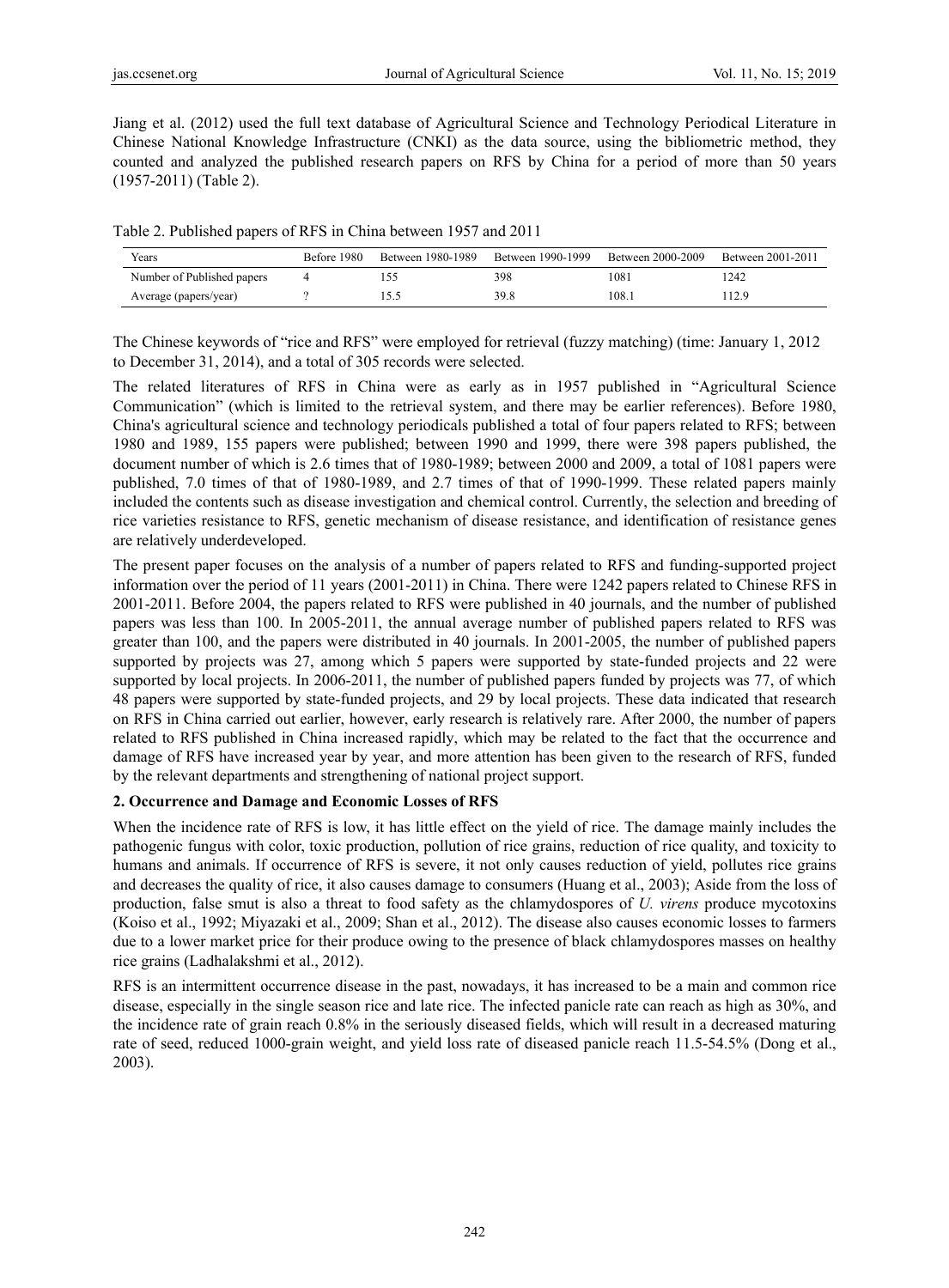

Figure 1. Seriously infected by *U. virens* of Yongyou 12, an indica/japonica hybrid rice combination

#### *2.1 Occurr rence of RFS*

RFS was first reported by Cooke from Tirunelveli district of Tamil Nadu State of India, and named *Ustilago* virens (Cooke, 1878). In 1918, RFS occurred in large areas in the Philippines, occurred in Burma in 1945 and then was widespread in 1980. In 1975, the disease occurred in large parts of West Africa, and serious occurred in parts of India in 1992 (Wang et al., 2003). Thereafter, RFS has gradually spread, and now it is widely distributed throughout the world, including Asia, Africa, South and North America and Europe, to nearly 40 major rice production countries, such as China, India, Japan, the Philippines, Burma, Bangladesh, Australia, Brazil, Italy, the USA and Egypt, of which the spreading of RFS was quite serious in China, India, the Philippines, Japan and other Asian countries (Ou, 1985; Dodan et al., 1996; Atia, 2004; Xia et al., 2009; Ladhalakshmi et al., 2012). RFS was first reported in the 1930s and 1940s in some rice fields of the southern and the southwestern China, south of the Yangtze River and northeast China. In the 1950s and 1960s, RFS occurred sporadically in some parts of China. In the late 1970s, the disease showed a rising trend year by year, generally with large areas of planting of high-yield hybrid rice and increasing application of fertilizer level, but there were annual fluctuations. The occurrence and damage of RFS in China have become the third major disease, ranking only second to sheath blight (*Rhizoctonia solani*) and rice blast (*Pyricularia oryzae*).

#### *2.2 Damag ge Caused by R RFS*

The damage of RFS has been investigated in a large area in various parts of China, while in other countries was not comprehensively investigated and reported. RFS was listed as the officially investigated rice disease by Ministry of Agriculture of P.R. China since 2009. In 2013-2014, the area of occurrence of RFS was 1995.3-3154.73 ha, and the yield loss of rice reached 643.90-1200.90 kilotons if without controlled (Table 1).

RFS is one of the important diseases currently constraining high quality and high yield of rice in China (Fu, 1994). In 1980, the occurrence area of RFS in Yunnan Province was only 6000 hm<sup>2</sup>, by 1991, the occurrence area of the disease was more than  $60,000$  hm<sup>2</sup>, in 1993, the areas reached 130,000 hm<sup>2</sup>. The average rate of diseased panicle was 3-5%, while the infected rate of panicle was as high as 40% in severely infected rice fields (Liao et al., 1994). The occurrence area of RFS was more than  $600,000$  hm<sup>2</sup> in Jiangxi province in 1982, and it caused 30 million kg yield loss of rice (Ji et al., 1995). In 1980-1982, there were more than 340,000 kg of rice grain loss because of RFS in a town in Fenghua county of Zhejiang province. In 1984-1986, the infected rice area by RFS in Liaoning province increased from 200,000 hm<sup>2</sup> to 330,000 hm<sup>2</sup>, showing a rising trend year by year. In 1986, the occurrence area of RFS in Funing, Luannan and Tanghai counties of Hebei province was only  $212,000$  hm<sup>2</sup>, while in 1987 and 1988, the infected area increased to 360,000 hm<sup>2</sup> and more than 500,000 hm<sup>2</sup>. Even more serious, nearly more than 70% of the paddy fields were infected by RFS in varying degrees in 1989. In 1990, the diseased area of RFS in Mengzi county of Yunnan province reached more than 65.8% (Li et al., 2006). In 1994, RFS occurred in 70,000  $\text{hm}^2$  of rice fields in eastern Hebei province, and caused 37.2 million kg loss of rice grain (Pan et al., 1997a, 1997b). In 1984, the occurrence area of RFS in Liaoning province was about 200,000  $\text{hm}^2$ , accounting for 43% of all the planting area of rice in the province. The rate of diseased panicle was generally 5-10%, and more than 30% in serious plots. In 1996, the disease occurrence area has increased to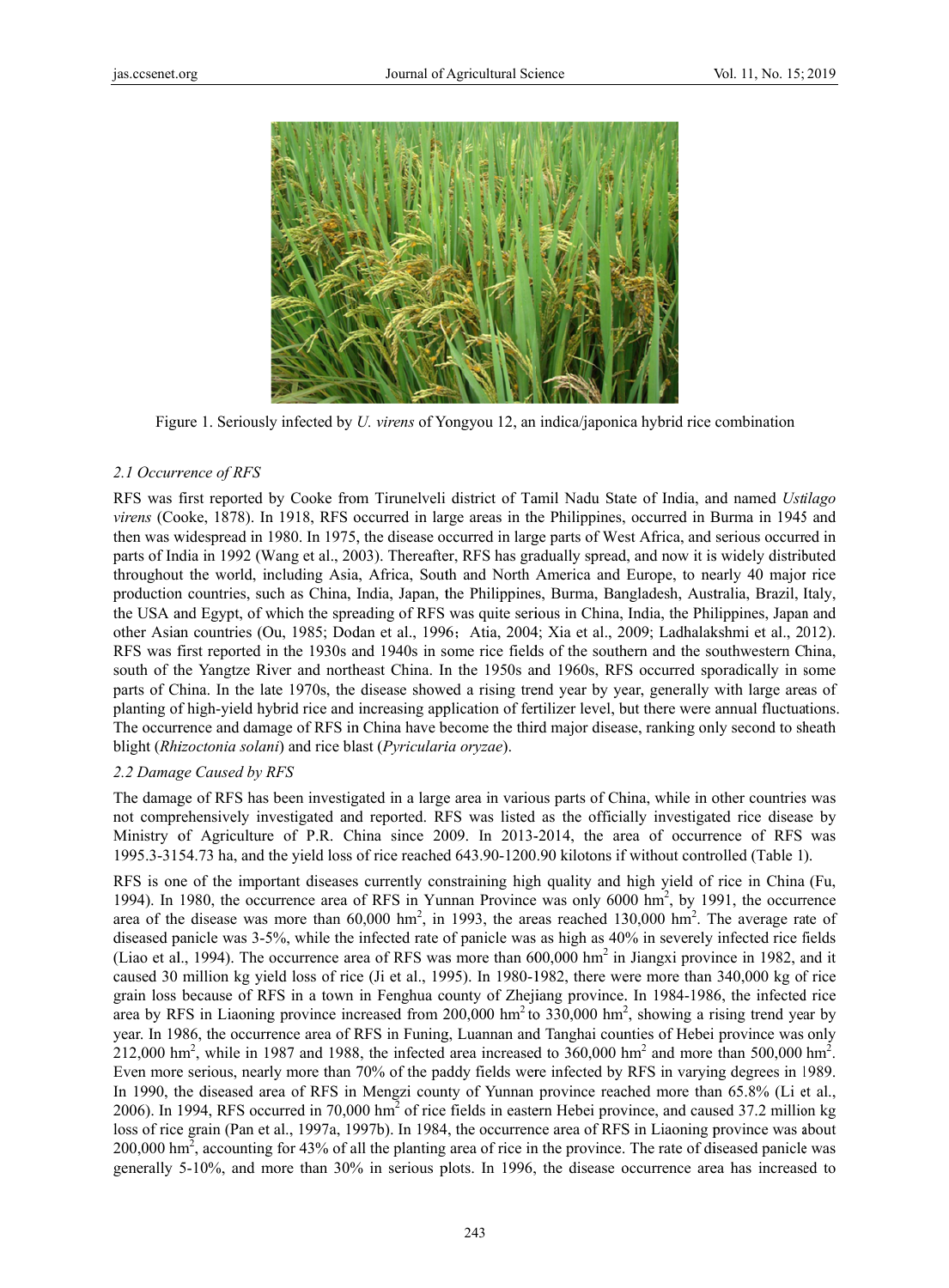330,000 hm2 (Ji, 2002). RFS was first discovered in Heilongjiang province in 1986, at present, the disease has become one of the main rice diseases in the local (Gao et al., 2001).

In 1982, the occurrence of RFS in Hunan province was serious, the infected rice area was about  $670,000$  hm<sup>2</sup>, and there were 75.4% areas were seriously infected among the diseased fileds (Ji et al., 1995). In 2003, an area of more than 233,000 hm2 had infected by RFS, and the loss was nearly 100 million kg. In 2004, there was false smut disease with different degrees in various counties, states and cities throughout Hunan province. The infected area was  $633,000 \text{ hm}^2$ , the loss of rice was 137 million kg, and the direct economic loss was 200 million RMB yuan (Wang et al., 2005). The area with a diseased panicle rate of less than 10% accounted for 46.75%; that with a diseased panicle rate of 10%-20% accounted for 24.5%; that with a diseased panicle rate of 20%-40% accounted for 15.5%; that with a diseased panicle rate of more than 40% accounted for 3.75%; the diseased panicle rate reached 80% in the most seriously infected field, and there was only 9.5% of rice areas not be infected. In general, the number of diseased grains was 5-10 grains per panicle, however, at the seriously infected panicle, there were about 15-20 diseased grains per panicle (Zhang et al., 2009). In 2005, the RFS occurrence area throughout the province was nearly  $266,700 \text{ hm}^2$ , and the loss of rice was 100 million kg. According to incomplete statistics, the area with occurrence of RFS of middle and late rice in Hunan province in  $2003 - 2005$  was more than one million  $hm^2$ , and the direct economic loss was 200 million RMB yuan. RFS mainly harms double-cropping late rice, followed by one season of middle and late rice in Hunan province, and the early rice generally has a lower incidence. The panicle maturation rate, brown rice rate, polished rice rate and head rice rate of the panicle which infected with RFS all decreased, while the rate of green rice and death rice rate increased significantly (Hou et al., 2009).

In 2004, RFS universally occurred in one-season middle rice in Changde city of Hunan province, covering an area of 40,000 hm<sup>2</sup>, and accounting for 31.9% of the total sown area of 125,300 hm<sup>2</sup>, which is rare in the past 10 years. The rice yield loss caused by RFS was 12.63 million kg, of which there was 1.09 hm<sup>2</sup> of Honglianyou No. 6 and 1.68 hm<sup>2</sup> Yueyou 938, with a yield reduction of 70%; there was 1.41 hm<sup>2</sup> of II You 084, with a reduction of 50%; and there was 1.41 hm<sup>2</sup> of Liangyoupeijiu (LYPJ), with a reduction of 40% (Liu et al., 2006). In 2005, RFS generally occurred in the middle and late rice of Zhenba county in Shaanxi province, and was especially serious in the late rice. There were  $4433 \text{ hm}^2$  rice fields were moderate to seriously infected by RFS throughout all of Zhenba county, the average yield loss was 407.4 kg per hectare, and the direct loss of rice was 1.81 million kg, of which the area with a diseased panicle rate of 8-43% was 3500 hm<sup>2</sup>, with an average yield loss of 662.4 kg per hectare, and the area with a diseased panicle rate of less than 8% was 933 hm<sup>2</sup>, with average yield loss of 197.4 kg per hectare. The direct economic loss was 1.26 million RMB yuan (Lu et al., 2006). In 2008, the area of RFS in Anhui province was more than  $500,000$  hm<sup>2</sup> (Lv et al., 2008).

In India, it was reported that RFS caused the resistant and susceptible rice varieties' yield loss from 2.0%-12.9%; grain filling decrease from 3.28%-19.27%; 1000-grain weight decrease from 4.93-21.84%. Germination percentage of seeds were reduction of most rice cultivars,19.43% reduction in seedling length and 22.79% decrease in vigour index (Srivastava et al., 2014).

#### **3. Field Distribution and Disease Classification of RFS**

#### *3.1 Field Distribution Pattern and Sampling Method of RFS*

It is generally believed that the distribution type of RFS in the field is the aggregated distribution, but there are differences among the varieties and degree of incidence of diseases. Tang et al. (1998) believed that the diseased rice panicle of RFS and the diseased grain exhibited aggregated distribution in the field, and the reason for aggregation was induced by environmental factors. Therefore, the investigation of RFS in fields should use the parallel sampling method, which is the most suitable. Li (1995) employed different varieties of rice for experiments, and found that the field distribution type of RFS conformed to the negative binomial distribution, but it conformed to both the negative binomial distribution and Neyman distribution in mild cases. The sampling accuracy of the two-parallel linear jump methods in the field investigation is the highest, followed by the diagonal line, and the suitable sampling number in each region is 200 hills. Pan et al. (1998) researched and believed that both the distributions of the diseased panicle of RFS and diseased grain are aggregated (negative binomial) distributions, and the basic component of the distribution was the loose individual group, and the distribution in individual group was random. The individual population ranges of the diseased panicle and diseased grain were 4-8 and 2-4 clusters, respectively. Sun et al. (2006) believed that the distribution of the diseased grain was the aggregation distribution, but the distribution types of the different varieties were different. The diseased panicle distributions of "Yueyou 938" and "Wuyunjing" were the uniform type, and the diseased panicle distributions of "W9707" and "Taihu rice" were the aggregation types. Xiao et al. **(**2007) conducted a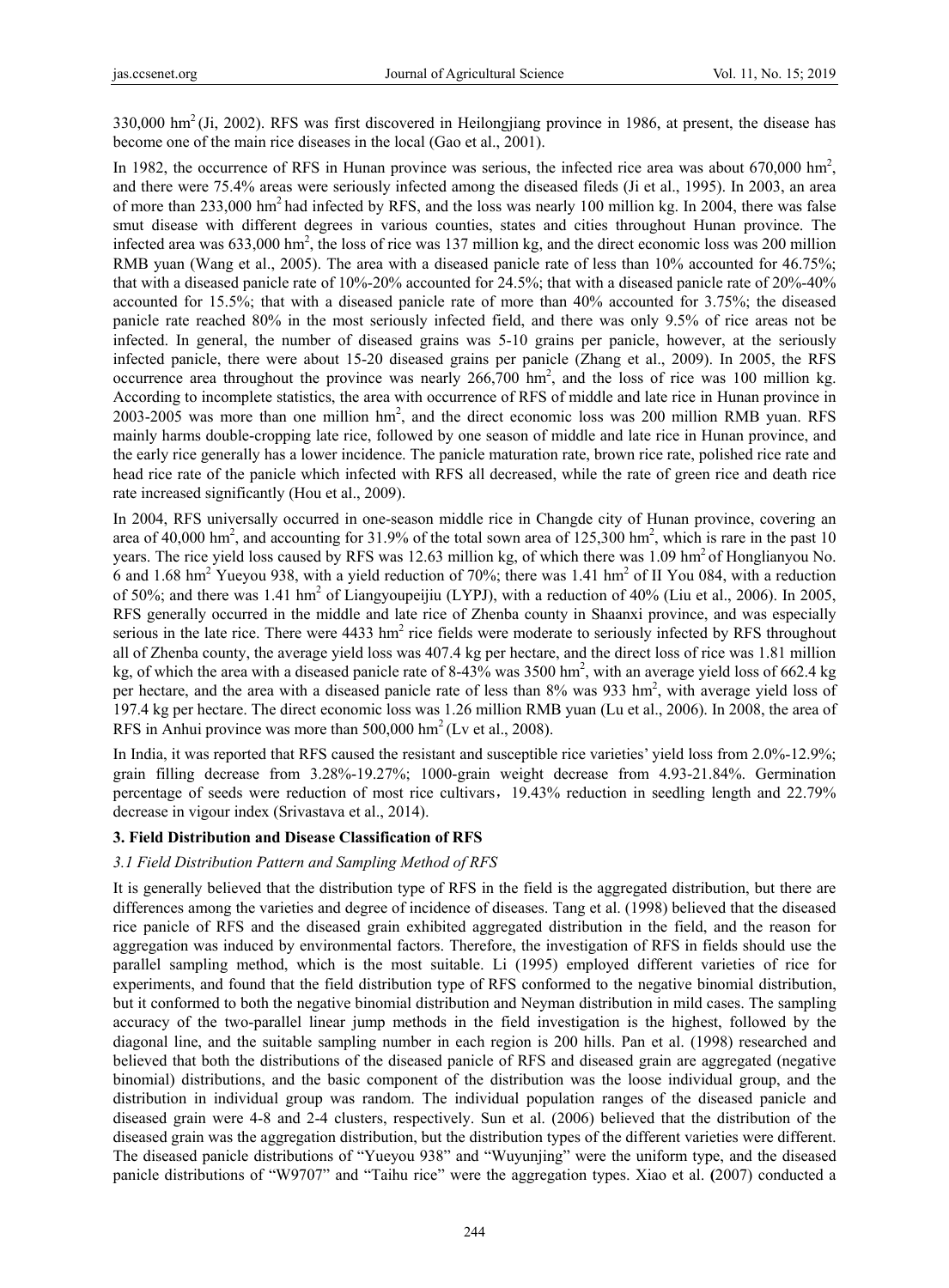large area of investigations in the maturity period of the late rice variety, and concluded that the field distribution of RFS belonged to the Neyman distribution type of the aggregation distribution through theoretical frequency calculation and tests of goodness of fit of various distribution types, and the parallel jumping sampling method was the field survey method most suitable for the disease. For the highly susceptible cultivar, RFS spatial distribution in the fields conform to nonrandomness aggregation. The best way for sampling survey of RFS in the field was parallel and saccad sampling (Xie et al., 2019).

### *3.2 Relationship Between Occurrence Degree of RFS and Yield Loss*

In addition to the lesions of grains, the loss of rice yield caused by RFS mainly leads to the decrease of the actual grain number of the whole rice grains, 1000-grain weight and single grain weight. Research has shown that there is an extremely significant negative correlation between the number of the diseased grain per panicle and elements of rice yield. There was a significant positive correlation between the percentage of empty grain and the number of diseased grains per panicle, with a correlation coefficient of  $r = 0.9886$ . One diseased grain per rice panicle is increased, and the empty grain rate is increased by 3.5%, while the single panicle weight is decreased by 0.14 g. The correlation coefficient between single panicle weight and diseased grain number per rice panicle was r = -0.9913. One diseased grain is increased per panicle, and the loss rate of average per panicle weight is increased by 6.1%, of which one diseased grain caused weight loss of per panicle was 9.3%, and 9 diseased grain caused the weight loss of per panicle was 48.2%, with an average value of 30.3%. The effect of the number of diseased grains per panicle on 1000-grain weight is not significant, at  $r = 0.5958$ . The increased diseased rice grain of RFS and degree of the decreased grain weight of single panicle was different between varieties (Huang et al., 1988). Zou et al. (1994) analyzed the relationship between RFS and the yield loss by using the grey correlation degree method, and they pointed out that the decline of the setting percentage was the main reason for yield loss of rice. There was a significant negative correlation between the number of the diseased grains of RFS per panicle and 1000-grain weight and grain number per panicle and panicle weight (the correlation coefficients were -0.9663, -0.9036 and -0.9723), and it was significant positively correlated with the immature grain rate (correlation coefficient: +0.8965) (Shi et al., 2003). Gao et al. (2001) believed that there was a significant linear correlation among the number of diseased grains per panicle of RFS and empty grain rate, 1000-grain weight and yield loss rate. According to the control and treatment cost and price of rice and other factors, the economic threshold of RFS was obtained. Japonica rice "9516" had 1-10 diseased grains per panicle, and the percentage of empty grain was in the range of 14.26-50.19%, and the 1000-grain weight was 26.3-21.8 g, and rate of yield loss was 2.79-54.88%. Indica hybrid rice "R405" had 1-10 diseased grains per panicle, the percentage of empty grain was in the range of 29.12-44.22%, the 1000-grain weight was 25.0-22.0 g, and the rate of yield loss was 7.64-36.22%. The effects of increasing one diseased grain per panicle on the percentage of empty grain, 1000-grain weight and yield loss rate on Japonica rice "9516" were greater than those of indica hybrid rice "R405". Jiang et al. (2009) and Yang et al. (2013) also believed that the presence of diseased grain strongly influenced the 1000-grain weight of health grain which close to the spindle panicle, and the empty grain rate of the diseased panicle was increased, and the 1000-grain weight was decreased, ultimately affecting the yield of rice. Ding et al. (1997) established the Weibull model of rice of the number of diseased grains per panicle, reduction rate of rice yield and the rate of decline of milled rice. Wang et al. (2007) used the statistical software of SAS to analyze the field data, and they pointed out that the main factors affecting the rice yield were the rate of diseased panicle of RFS, followed by the rate of diseased grain, and the rate of infected hill was the secondary factor.

#### *3.3 Disease Severity Classifications of RFS*

The relationship between the degree of the occurrence of RFS and yield loss of rice is significantly different because of different varieties, and the results of different researchers. According to the differences of degree of RFS, disease index or damage loss index, the degrees of occurrence of RFS were divided into multiple levels, but yet there is no unified classification standard. Li (1996) divided the diseases into 10 grades according to the percentage of the diseased grain number in the total number of grains of each panicle, which are as follows: scales 0, no obvious symptoms (none diseased grain of RFS in the panicle); scales 1-9, the percentages of the diseased grain in the total grain number per panicle were 0.1-2%, 2.1-5.0%, 5.1-10.0%, 10.1-15.0%, 15.1-20.0%, 20.1-30.0%, 30.1-50.0%, 50.1-75.0%, and more than 75.1%, respectively. Tang et al. (2000) employed Q type systematic cluster analysis, and they used five indicators of aspect ratio of false smut ball (FSB), weight of 100-grain FSB, filled grain weight per panicle, seed setting rate, and loss rate for the classification of the number of the RFS diseases, and the RFS was divided into six levels according to the numbers of FSB in a panicle: Level 0, no diseased grain; Level 1, 1 grain of false smut ball; Level 2, 2 grains of false smut ball (chlamydospore); Level 3, 3-5 grains of false smut ball; Level 4, 6-9 grains of false smut ball; and Level 5, more than 10 false smut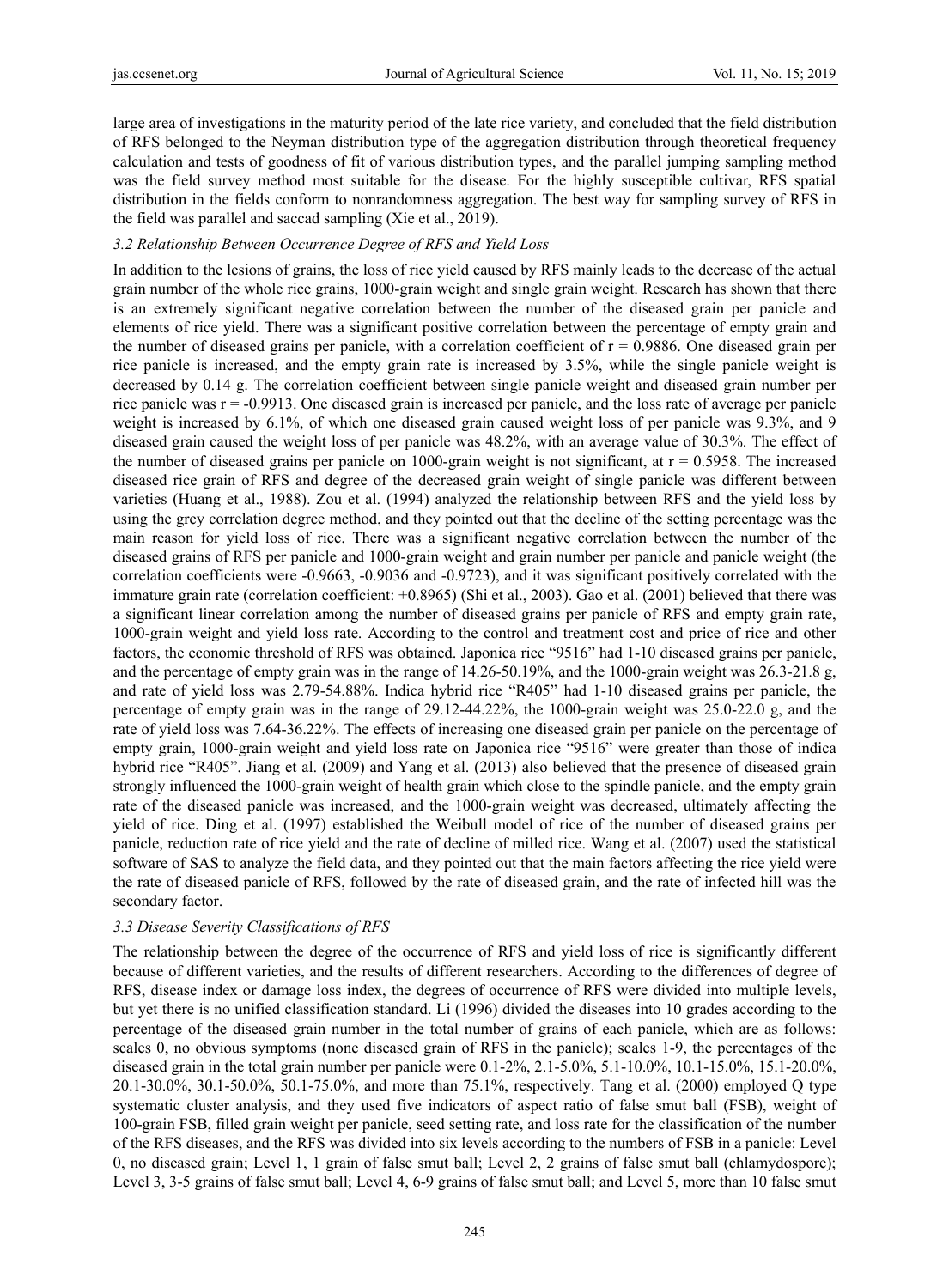ball. Shi et al. (2003) used the loss rate of panicle weight as the index, and they divided the RFS disease into six grades: scale 0, panicle weight loss rate 0; Grade 1, panicle weight loss rate ≤ 5%; Grade 2, panicle weight loss rate  $\leq 10\%$ ; scale 3, panicle weight loss rate  $\leq 20\%$ ; scale 4, panicle weight loss rate  $\leq 50\%$ ; and scale 5, panicle weight loss rate more than 50%. Li et al. (2011) studied and concluded that the regression equation of yield loss rate caused by RFS and the average grain number per panicle was  $y = 2.8624x + 0.5427$  (P = 0.0001), and they divided the severity of RFS into six scale with a more accurate average grain number per panicle and yield loss rate. Some of the above classification standards were complex to a certain degree, and some standards were too fine to be determined rapidly, thus it was difficult to implement in the field investigation operation.

Zhang et al. (2006) reference grading standard of rice neck blast (*Pyricularia oryzae*) incidence to differentiate the resistance or susceptible of rice varieties to RFS. The grading standards are as follows: Level 0: diseased panicle rate less than or equal to 1% (HR); Level 1:  $1\%$  < diseased panicle rate  $\leq 5\%$  (R); Level 3:  $5\%$  < diseased panicle rate  $\leq 10\%$  (MR); Level 5: 10% < diseased panicle rate  $\leq 25\%$  (MS); Level 7: 25.0% < diseased panicle rate  $\leq$  50% (S); and Level 9: diseased panicle rate  $>$  50.1% (HS). Deng (1989) divided the RFS disease severity into six levels according to the number of false smut ball in a single panicle: scale 0, no diseased grain; scale 1, 1 false smut ball; scale 2, 2-5 false smut balls; scale 3, 6-10 false smut balls; Grade 4, 11-15 false smut balls; and scale 5, more than 16 false smut balls. The above two grade standards are too rough for practical purposes, and thus cannot reflect the incidence of RFS and actual output loss.

Disease resistance levels are usually conducted on domestic RFS according to the infected hill rate, diseased panicle rate, number of diseased grains per panicle, diseased grain rate of a panicle, and panicle weight loss rate, then the disease index is calculated. Shiwen Huang (professional standard, 2019) set the classification standard by combining the standards of different researchers, taking into account the current rice varieties and occurrence of RFS, harm and toxins and other factors, and he personally believe that this grading standard is quite scientific and reasonable. Table 3 shows the grading standard of RFS currently used in China and give the commentary of each grading standard.

|                                                           | Disease scale                           | $\overline{0}$ |              | 3              | 5               | $\overline{7}$   | 9           |                                                                                                 |  |
|-----------------------------------------------------------|-----------------------------------------|----------------|--------------|----------------|-----------------|------------------|-------------|-------------------------------------------------------------------------------------------------|--|
|                                                           | Resistance                              |                | $\mathbb{R}$ | <b>MR</b>      | <b>MS</b>       | S                | <b>HS</b>   | Commentary                                                                                      |  |
| Chen Jiafu et al.<br>(1992)                               | Infected panicle rate (%)               | $\theta$       | $0.1 - 5.0$  | $5.1 - 10.0$   | $10.1 - 25.0$   | $25.1 - 50.0$    | $\geq 50.1$ | Easy to operate,<br>but low accuracy                                                            |  |
| Zhang Yushu et al.<br>(1992)                              | Infected grains per panicle             | $\mathbf{0}$   |              | $\overline{2}$ | $3 - 6$         | $7 - 10$         | $\geq$ 11   | The former is easy to operate                                                                   |  |
|                                                           | Weight loss rate<br>per panicle $(\% )$ | $\overline{0}$ | $0.1 - 5.0$  | $5.1 - 10.0$   | $10.1 - 20.0$   | $20.1 - 50.0$    | $\geq 50.1$ | and basically reasonable; the<br>later is difficult to operate                                  |  |
|                                                           | infected grains per panicle             | $\mathbf{0}$   | $1 - 2$      | 3              | $4 - 5$         | $6 - 7$          | $8-9$       | The former is easy to operate                                                                   |  |
| Li Xian (1996)                                            | Infected grain rate $(\% )$             | $\bf{0}$       | $0.1 - 5.0$  | $5.1 - 10.0$   | $10.1 - 20.0$   | $20.1 - 50$ ,    | $\geq 50.1$ | and basically reasonable; the<br>later is difficult to operate                                  |  |
| Liu Yongfeng et al.<br>(2000)                             | Infected grains per panicle             | $\Omega$       |              | $2 - 4$        | $5 - 7$         | $8 - 10$         | >11         | Easy to operate,<br>Basically reasonable                                                        |  |
| Shi Chenzhi et al.<br>(2003)                              | Infected grains per panicle             | $\mathbf{0}$   |              | $2 - 3$        | $4 - 7$         | $8 - 15$         | $\geq 16$   | The former basically<br>reasonable and easy to<br>operate; the later is<br>difficult to operate |  |
|                                                           | Weight loss rate<br>per panicle (%)     | $\mathbf{0}$   | $0.1 - 5.0$  | $5.1 - 10.0$   | $10.1 - 20.0$   | $20.1 - 50.0$    | $\geq 50.1$ |                                                                                                 |  |
| Zhang Juncheng et al.<br>(2004)                           | Infected grain rate<br>per panicle (%)  | $\theta$       | 0 < X < 2    | $2 < X \leq 5$ | $5 < X \leq 10$ | $10 < X \leq 20$ | 20 < X      | Heavy workload for<br>investigation and evaluation                                              |  |
| Zhang Shu et al.<br>(2006)                                | Infected panicle rate (%)               | $<$ 1          | $1.0 - 5.0$  | $5.1 - 10.0$   | $10.1 - 25.0$   | 25.1-50.0        | $\geq 50.1$ | Easy to operate,<br>but low accuracy                                                            |  |
| Huang Shiwen<br>(professional standard<br>of China, 2019) | Infected grains per panicle             | $\mathbf{0}$   | 1            | $2 - 4$        | $5 - 8$         | $9 - 15$         | $\geq 16$   | The former is scientific<br>and reasonable and easy to                                          |  |
|                                                           | Weight loss rate<br>per panicle (%)     | $\theta$       | $0.1 - 5.0$  | $5.1 - 10.0$   | $10.1 - 20.0$   | $20.1 - 50.0$    | $\geq 50.1$ | operate; the later is difficult<br>to operate                                                   |  |

Table 3. Disease index grading standard of RFS and their merit and demerit

*Note*. Disease index = [Σ(number of diseased plants × representative value of disease grade)/total number of investigated plants  $\times$  highest representative value of disease grade]  $\times$  100%; diseased panicle rate (%) = (diseased panicle number/total surveyed panicle number)  $\times$  100%; panicle weight loss (%) = (diseased panicle weight/panicle weight without diseases)  $\times$  100%.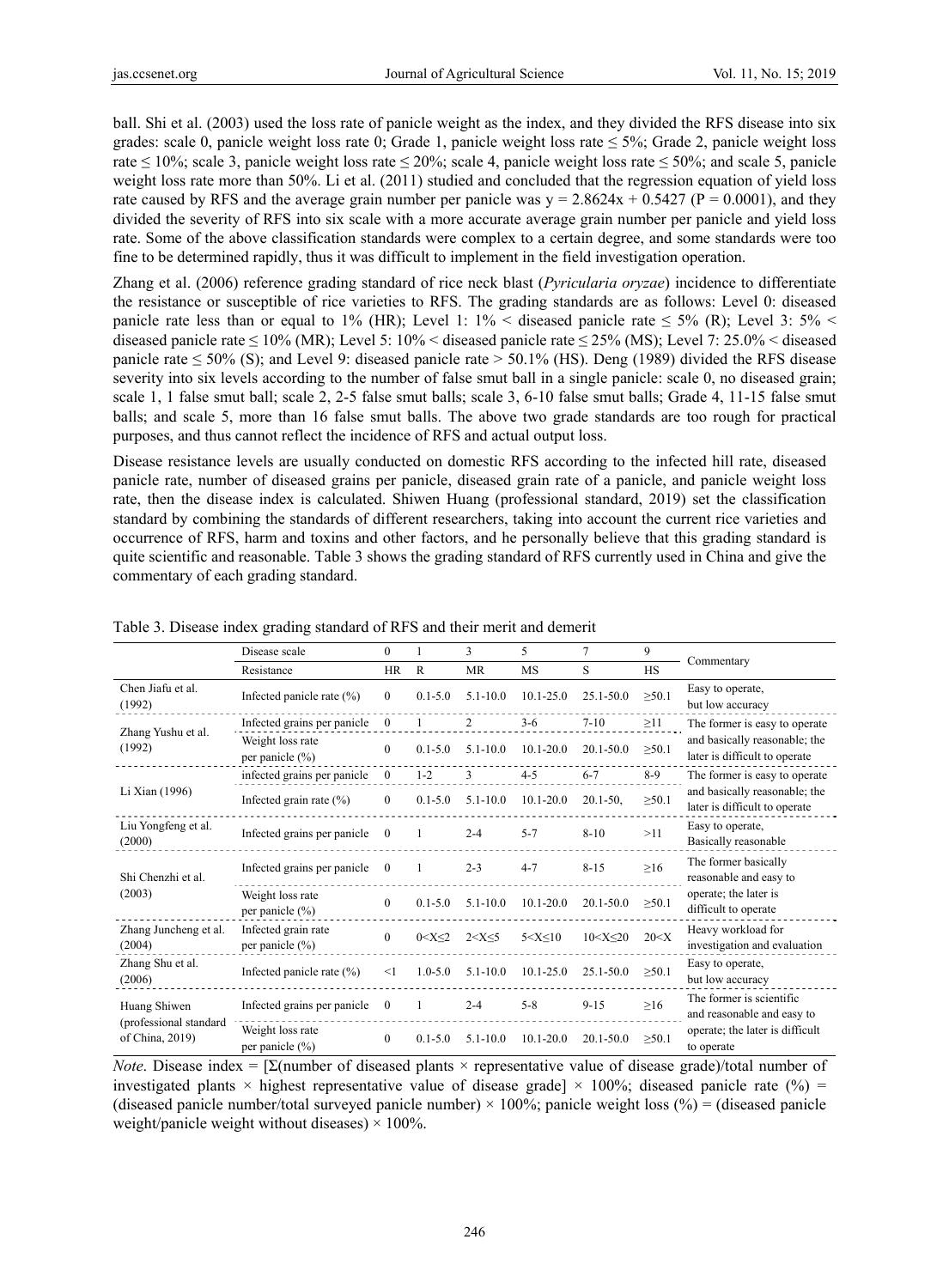#### **References**

- Ashizawa, T., Takahashi, M., Moriwaki, J., & Hirayae, K. (2010). Quantification of the rice false smut pathogen *Ustilaginoidea virens* from soil in Japan using real-time PCR. *Eur J Plant Pathol, 128*(2), 221-232. https://doi.org/10.1007/s10658 -010-9647-4
- Ashizawa, T., Takahashi, M., Moriwaki, J., & Hirayae, K. (2011). A refined inoculation method to evaluate false smut resistance in rice. *J Gen Plant Pathol (Fungal Diseases), 77*, 10-16. https://doi.org/10.1007/ s10327-010-0279-5
- Atia, M. M. M. (2004). Rice false smut (*Ustilaginoidea virens*) in Egipt. *Zeitschrift fur Pflanzenkrankheiten and Pflanzenaschutz, 1*, 71-82. https://doi.org/10.1007/BF03356134
- Brooks, S. A., Anders, M. M., & Yeater, K. M. (2009). Effect of cultural management practices on the severity of false smut and kernel smut of rice. *Plant Disease, 93*(11), 1202-1208. https://doi.org/10.1094/ PDIS-93-11-1202
- Brooks, S. A., Anders, M. M., & Yeater, K. M. (2010). Effect of furrow irrigation on the severity of false smut in susceptible rice varieties. *Plant Disease, 94*(5), 570-574. https://doi.org/10.1094/PDIS-94-5-0570
- Chen, J., Deng, G., Yang, Z., & Liu, Z. (1992). Studies on resistance identification of rice germplasm resources to rice false smut. *Chinese Seed Industry, 2*, 35-36.
- Cooke, M. C. (1878). Some extra European fungi. *Grevillea, 7*, 13-15.
- Deng, G. (1989). Studies on grading standard of rice false smut. *Shannxi Agri Sci, 4*, 23-25.
- Ding, K., Tan, G., Hu, J., & Zhou, S. (1997). Yield loss of rice damaged by rice false smut. *Plant Protection, 23*(1), 3-6.
- Dodan, D. S., & Singh, R. (1996). Recent advances in research on cowpea diseases. *Present Status Agri Rev, 17*(4).
- Dong, H., Qian, J., Xu, G., & Zhang, Q. (2003). Measurement of rice false smut (*Ustilaginoidea virens*) caused japonica rice yield loss. *Zhejiang Agri Sci, 2*, 85-86.
- Fu, X. (1994). The review of solving the damage of rice green smut in Jilin province using and selecting resistance cultivar. *Jilin Agri Sci, 4*, 27-29.
- Gao, J., Xi, B., Wu, Y., Wu, T., Wang, D., & Zhao, Y. (2001). First exploration of yield loss caused by rice false smut and its economic threshold. *Jiangsu Agri Sci, 3*, 36-37.
- Hou, X., Li, Y., Wei, Z. S., & Hou, Z. (2009). Investigation and analysis of the occurrence and damage of rice false smut in Hunan province. *Hunan Agri Sci, 9*, 87-88.
- Hu, M., Luo, L., Wang, S., Liu, Y., & Li, J. (2014). Infection processes of *Ustilaginoidea virens* during artificial inoculation of rice panicles. *Eur J Plant Pathol, 139*, 67-77. https://doi.org/10.1007/s10658-013-0364-7
- Huang, S., & Yu, L. (2003). Rice varieties (combinations) and the occurrence and management of rice false smut. *China Rice, 10*(4), 32-33.
- Huang, Y., & Hu, W. (1988). Effect on the yield loss of rice false smut. *Plant Protection, 14*(5), 43
- Ji, H., & Zhen, H. (1995). Research status of rice false smut (*Ustilaginoidea virens*) in China. *Heilongjiang Agri Sci, 5*, 40-41.
- Ji, H. (2002). Advances in study on false smut of rice. *Heilongjiang Agri Sci, 4*, 34-37.
- Jiang, P., Feng, W., Chen, J., & Yan, Y. (2012). Analysis of the research status of rice false smut in recent ten-year in China base on bibliometric method. *Service of Agri Tech, 29*(6), 756-764.
- Jiang, Z., Jiang, Z. C., Jiang, Z., & Zhang, G. (2009). Effect of false smut ball number on yield of rice. *North Rice, 39*(3), 53-54.
- Kepler, R. M., Sung, G. H., Harada, Y., Tanaka, K., Tanaka, E., Hosoya, T., … Spatafora, J. W. (2012). Host jumping onto close relatives and across kingdoms by *Tyrannicordyceps* (*Clavicipitaceae*) gen. nov. and *Ustilaginoidea* (*Clavicipitaceae*). *Am J Bot, 99*, 552-561. https://doi.org/10.3732/ajb.1100124
- Koiso, Y., Natori, M., Iwasaki, S., Sato, S., Sonoda, R., Fujita, Y., … Sato, Z. (1992). Ustiloxin A: A phytotoxin and a mycotoxin from false smut balls on rice panicles. *Tetrahedron Letters, 33*(29), 4157-4160. https://doi.org/10.1016/S0040-4039(00)74677-6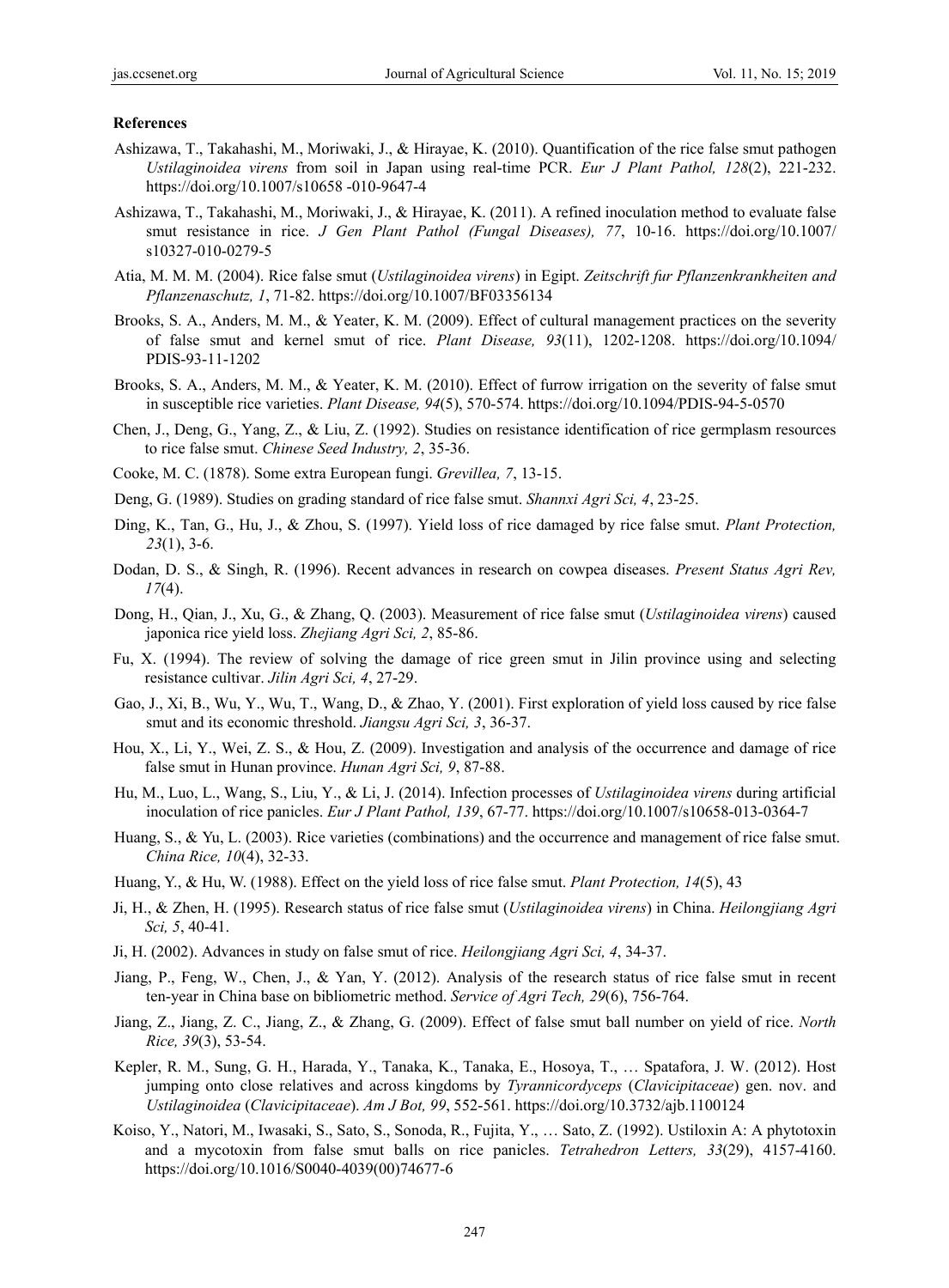- Ladhalakshmi, D., Laha, G. S., Singh, R., Karthikeyan, A., Mangrauthia, S. K., Sundaram, R. M., … Viraktamath, B. C. (2012). Isolation and characterization of *Ustilaginoidea virens* and survey of false smut disease of rice in India. *Phytoparasitica, 40*(2), 171-176. https://doi.org/10.1007/s12600-011-0214-0
- Li, M. (1995). Analysis of paddy field distribution and sampling technology of rice false smut. *Fujian Rice and Wheat Sci & Tech, 13*(2), 37-42.
- Li, X. (1996). Rice false smut control by seeds treating with chemicals and identification of rice varieties' resistance to *Ustilaginoidea virens*. *J of Anhui Agri Sci, 24*(3), 245-246.
- Li, X., Liu, E., Xiao, Q., Su, S., & Zhao, Z. (2006). Advances on studies about false smut of rice. *Agrochenmicals Research & Application, 10*(3), 9-12.
- Li, X., Liu, E., Xiao, Q., Liu, N., Wang, J., Tan, X., & Zheng, H. (2011). Rating of rice resistance against *Ustilaginoidea virens* and relationship between resistance and yield loss. *J of Hunan Agri Univ (Natural Sci), 37*(3), 275-279. https://doi.org/10.3724/SP.J.1238.2011.00275
- Liao, Q., & Li, H. (1994). Research progress of rice false smut (*Ustilaginoidea virens*) in Yunnan province. *Yunnan Agri Sci and Tech, 3*, 8-10.
- Liu, K., Wu, P., & Wu, Y. (2006). Analysis of occurrence causes and control measures of rice false smut (*Ustilaginoidea virens*) in Changde city. *Hunan Agri Sci, 1*, 57-58.
- Liu, Y., Lu, F., Chen, Z., Li, Y., & Yu, Y. (2000). Evaluation of resistance to rice false smut of major cultivars and reserve varieties in Jiangsu province. *Crop Journal, 6*, 11-13.
- Lu, H., Li, C., & Yang, J. (2006). Simple analysis of epidemic reasons for rice false smut (*Ustilaginoidea virens*) in Zhenba county Shannxi province in 2005. *Shannxi Agri Sci, 2*, 76-106.
- Lv, B., Luo, H., Zahng, Q., Wang, S., & Huang, J. (2008). Research progress for rice false smut (*Ustilaginoidea virens*). *Hubei Plant Protection, F06*, 47-48.
- Mandhare, V. K., Gawade, S. B., Game, B. C., & Padule, D. N. (2008). Prevalence and incidence of bunt and false smut in paddy (*Oryza sativa* L.) seeds in Maharastra. *Agri Sci Digest, 28*, 292-294.
- Miyazaki, S., Matsumoto, Y., Uchihara, T., & Morimoto, K. (2009). High-performance liquid chromatographic determination of ustiloxin A in forage rice silage. *J of Veterinary Medical Sci, 71*(2), 239-241. https://doi.org/10.1292/jvms.71.239
- Nakamura, K. I., Izumiyama, N., Ohtsubo, K., Koiso, Y., Iwasaki, S., Sonoda, R., … Sato, Z. (1992). Lupinosis in rice caused by ustiloxin and a crude extract of fungal culture of *Ustilaginoidea virens*. *Proc Jpn Assoc Mycotoxicol, 35*, 41-43. https://doi.org/10.2520/myco1975.1992.41
- Ou, S. H. (1985). False Smut (Green Smut). In S. H. Ou (Ed.), *Rice disease* (2nd ed., pp. 307-311). Commonwealth Mycology Institute, Famham Royal, UK.
- Padwick, G. W. (1950). *Manual of Rice Diseases* (pp. 88-92). Kew, UK: London: Commonwealth Mycological Institute, CAB Press.
- Pan, X., & Li, K. (1997a). Effect of total nitrogen fertilizer, dosage of panicle fertilizer and application period of earing fertilizer on the occurrence degree of to rice false smut (*Ustilaginoidea virens*). H*ebei Agri Reclamation Sci & Tech, 2*, 6-9.
- Pan, X., Li, K., & Zhang, S. (1997b). Studies on the relationship between occurrence degree of rice false smut (*Ustilaginoidea virens*) and meteorological factors. *Hebei Agri Reclamation Sci & Tech, 2*, 9-12.
- Pan, X., Zhang, S., Gao, J., & Zhang, X. (1993). Effect of nitrogen and phosphatic fertilizer on the occurrence degree of rice false smut (*Ustilaginoidea virens*). *Hebei Agri Sci, 1*, 18-20.
- Pan, Y., & Wu, H. (1998). Spatial distribution patterns of diseased panicle and diseased grain of rice green smut (*Ustilaginoidea virens*). *J of Nanjing Agri Univ, 21*(3), 41-46.
- Rush, M. C., Shahjahan, A. K. M., Jones, J. P., & Groth, D. E. (2000). Outbreak of false smut of rice in Louisiana. *Plant Disease, 84*(1), 100. https://doi.org/10.1094/PDIS.2000.84.1.100D
- Shan, T. J., Sun, W. B., Liu, H., Gao, S., Lu, S. Q., & Wang, M. G. (2012). Determination and analysis of Ustiloxins A and B by LC-ESI-MS and HPLC in false smut balls of rice. *International J of Molecular Sci, 13*(9), 11275-11287. https://doi.org/10.3390/ijms130911275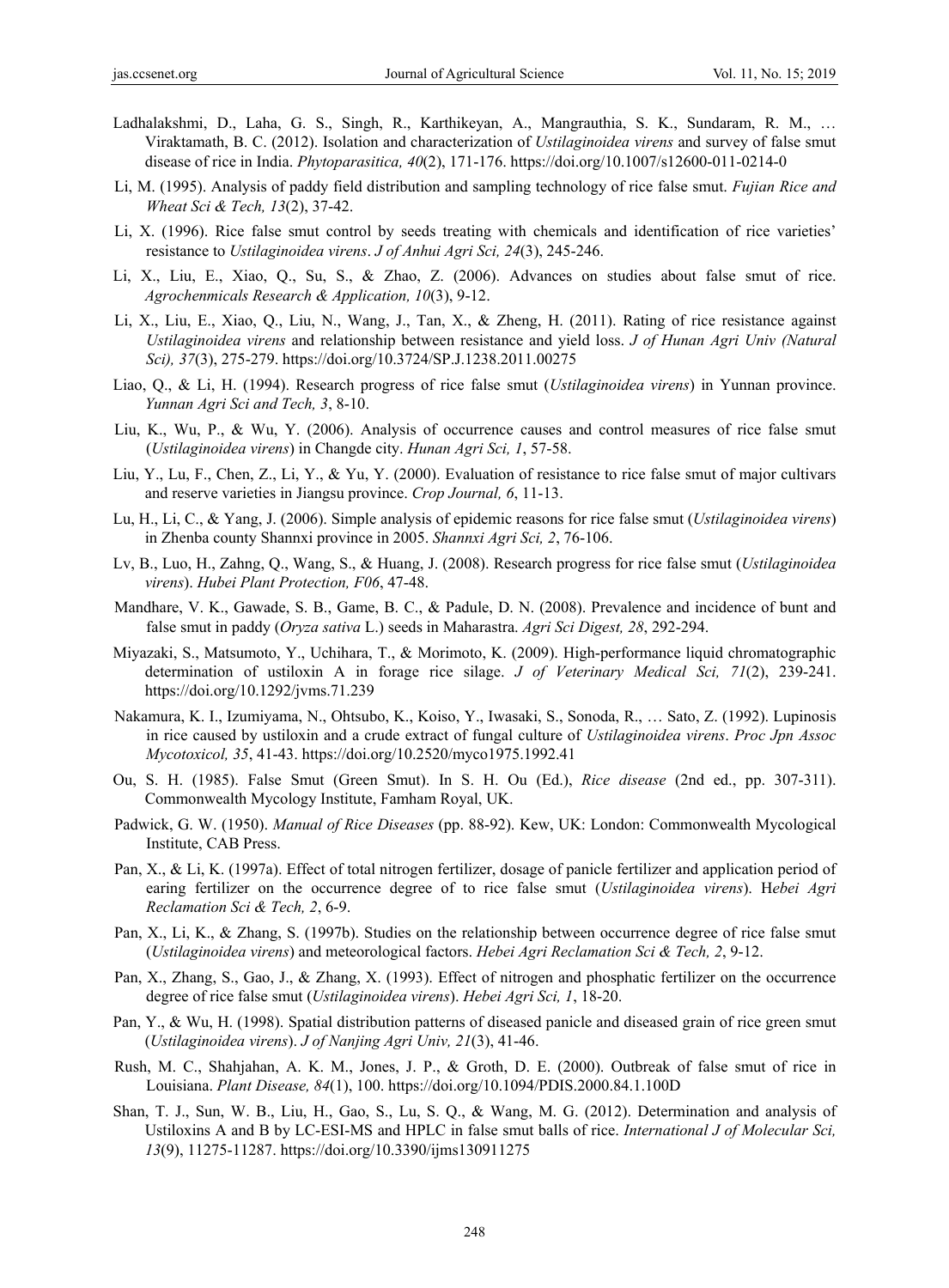- Shi, C., Guo, Y., Lu, B., & Gan, H. (2003). Divided standards of rice false smut (RFS) and initial measurement of output loss due to RFS. *J of Shanghai Jiaotong Univ (Agri Sci), 21*(2), 152-155.
- Singh, A. K., & Pophaly, D. J. (2010). An unusual rice false smut epidemic reported in Raigarh District, Chhattisgarh, India. *International Rice Research Notes, 35*, 1-3.
- Srivastava, J. P., Maurya, D. K., & Kushwaha, G. D. (2014). Effect of false smut (*Ustilaginoidea virens*) on seed yield and quality attribute in rice varieties. *Agric Biol Res, 30*(2), 196-200.
- Sun, X., Tao, C., Cheng, S., & Zhou, M. (2006). Studies on the spatial distribution type and damage and loss rate testing caused by rice false smut (*Ustilaginoidea virens*). *Anhui Agri Sci Bul1, 12*(6), 197-198.
- Suwa, M. (1915). Study on Ina-kouji Part 1. *JAMAS (Igaku Chuo Zasshi, Japan), 13*, 661-689.
- Tanaka, E., Ashizawa, K., Sonoda, R., & Tanaka, C. (2008). *Villosiclava virens gen*. nov., comb. nov., teleomorph of *Ustilaginoidea virens*, the causal agent of rice false smut. *Mycotaxon, 106*(1), 491-501.
- Tang, C., Jiang, M., Gao, J., Cao, G., Liu, C., Xie, W., … Tang, C. (1998). Studies on the spatial distribution type and sampling technique of rice false smut of two-line hybrid rice. *Hunan Agri Sci, 5*, 38-41.
- Tang, C., Gao, J., Cao, G., Huang, S., Liu, E., Liu, C., … Xiao, Q. (2000). Research and applicationof classification standard of rice fa1se smut. *J of Hunan Agri Univ, 26*(2), 122-124.
- Tsuda, M., Sasahara, M., Ohara, T., & Kato, S. (2006). Optimal application timing of simeconazole granules for control of rice kernel smut and false smut. *J Gen Plant Pathol, 72*, 301-304. https://doi.org/ 10.1007/s10327-006-0288-6
- Wang, D., Dong, H., Yang, H., Xu, W., & Liu, F. (2003). Preliminary report of several fungicides control effect on rice false smut. *Liaoning Agri Sci, 5*, 47-48.
- Wang, D., Wang, S., & Fu, J. (2004). Research advance on false smut of rice. *Liaoning Agri Sci, 1*, 21-4.
- Wang, G., & Li, G. (1990). Artificial culture method of rice false smut pathogen (*Ustilaginoidea virens*). *Acta Phytopathologica Sinica, 20*(1), 32.
- Wang, M., & Zhou, Y. (2007). Correlation between rice yield and the occurrence level of rice false smut. *J of Xinjiang Agri Univ, 30*(4), 76-79.
- Wang, J., & Chen, Y. (2005). Investigation of epidemiology of rice false smut in middle and late rice in 2004 in Hunan province. *China Plant Protection, 25*(8), 14-15.
- Xia, B., & Wang, L. (2009). Study status of rice false smut (*Ustilaginoidea virens*) in China. *Animal Husbandry and Feed Science, 30*(1), 33-34.
- Xiao, Y., Liu, E., & Li, X. (2007). Preliminary report of studing for field distribution and sampling method of rice false smut. *Crop Research, 1*, 38-40.
- Xie, Z., Fang, H., Li, Y., Xu, W., Chen, H., & Huang, S. (2019). Spatial distribution and sampling technique of rice false smut (RFS) in indica/japonica hybrind rice. *Plant Protection, 45*(2), 134-137. https://doi.org/ 16688/j.zwbh.2018195
- Yaegashi, H., & Fujita, S. R. (1989). Severe outbreak of false smut of rice in 1988. *Plant Protection Tokyo, 43*(6), 311-314.
- Yang, X., Lin, T., Ruan, H., Shi, N., Du, Y., Gan, L., & Chen, F. (2013). Effect of false smut on yield of rice and disease resistance detection of new rice varieties. *Chinese J of Tropical Crop, 34*(7), 1309-131. https://doi.org/10.3969/i.issn.1000-2561.2013.07.020
- Yuan, L. P. (2014). Development of hybrid rice to ensure food security. *Rice Science, 1*, 1-2. https://doi.org/ 10.1016/S1672-6308(13)60167-5
- Zhang, J., Chen, Z., Zhang, B., Liu, Y., & Lu, F. (2004). Inoculation techniques used for inducing Rice false smut efficiently. *Acta Phytopathologica Sinica, 34*(5), 463-467.
- Zhang, S., Chen, Q., Lv, L., Yang, X., & Yu, D. (2006). Identification of partial main cultivars' resistance to rice false smut (*Ustilaginoidea virens*) in Hubei province. *Anhui Agri Sci Bull, 12*(5), 76-78.
- Zhang, X., Ye, C., Yi, K., Xie, S., & Yang, G. (2009). Cause for rice false smut prevalent in middle-season rice and its control strategy. *Modern Agri Sci and Tech, 5*, 123-125.